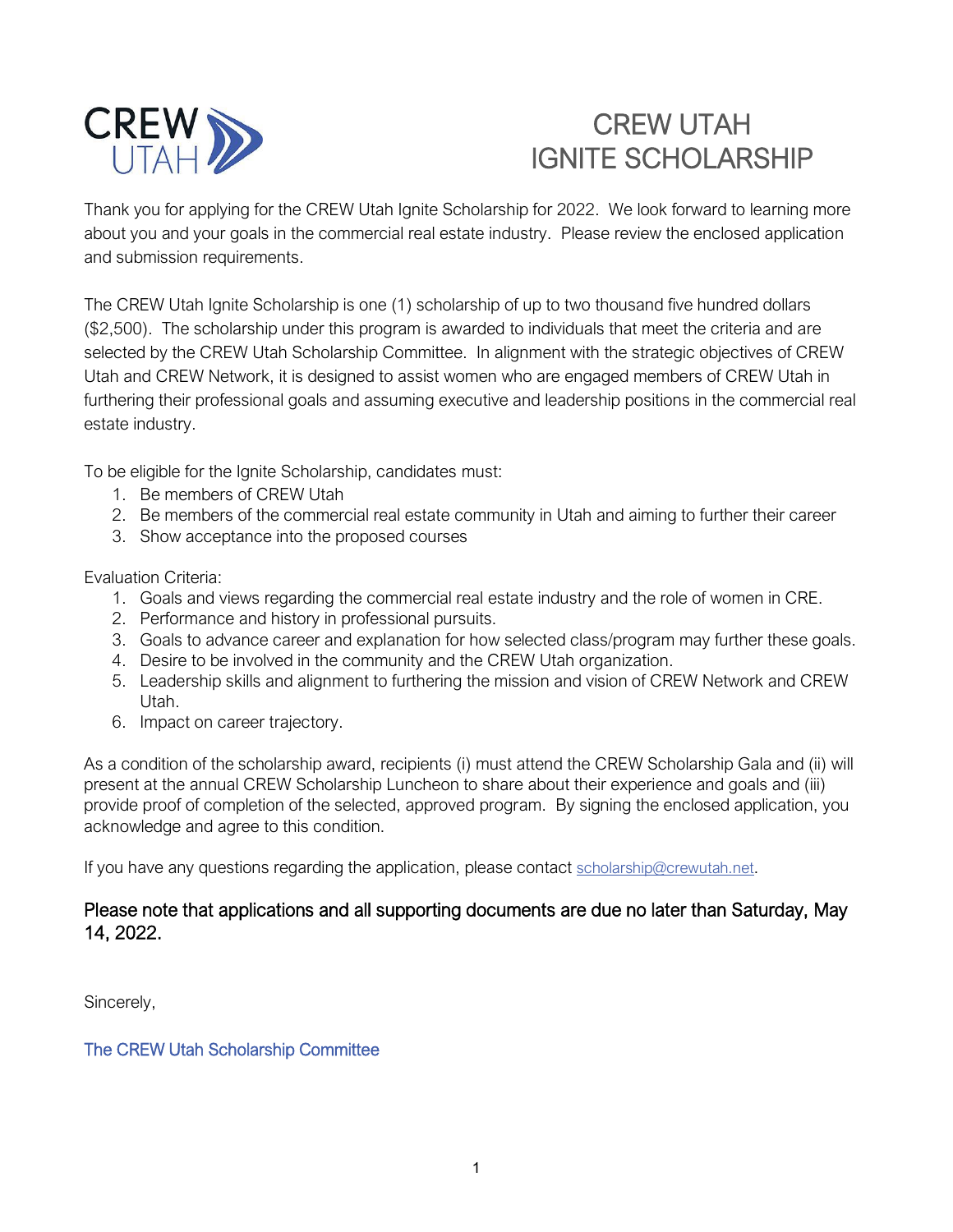

# CREW UTAH IGNITE SCHOLARSHIP

## CREW Utah Scholarship Application

*Download form as WordDoc to complete. Applications will be accepted until* Saturday, May 14, 2022 at midnight*. Complete and Submit in* one *PDF document along with other required documents.*

| <b>Applicant Information</b> |       |  |
|------------------------------|-------|--|
| <b>Full Name</b>             | Datel |  |
| <b>Address</b>               |       |  |
| Phone                        |       |  |
| Email                        |       |  |
| Gender                       |       |  |
| <b>Birthdate</b>             |       |  |

### Please List the Following (not to exceed 3,000 characters total)

Academic and Professional Awards, Honors and Distinctions:

Leadership Experience, Volunteer / Community Services:

Other Considerations:

| <b>Employment History</b>    |  |  |  |  |
|------------------------------|--|--|--|--|
| Company/Org (most recent)    |  |  |  |  |
| Company/Org Name             |  |  |  |  |
| Address                      |  |  |  |  |
| <b>Start Date</b>            |  |  |  |  |
| <b>End Date</b>              |  |  |  |  |
| Explanation of work & duties |  |  |  |  |
| Reference                    |  |  |  |  |

| Full Name            | Relationship |  |
|----------------------|--------------|--|
| Title/Company        | Phone        |  |
| <b>Email Address</b> |              |  |

| Company/Org (most recent) |  |  |  |  |
|---------------------------|--|--|--|--|
| Company/Org Name          |  |  |  |  |
| Address                   |  |  |  |  |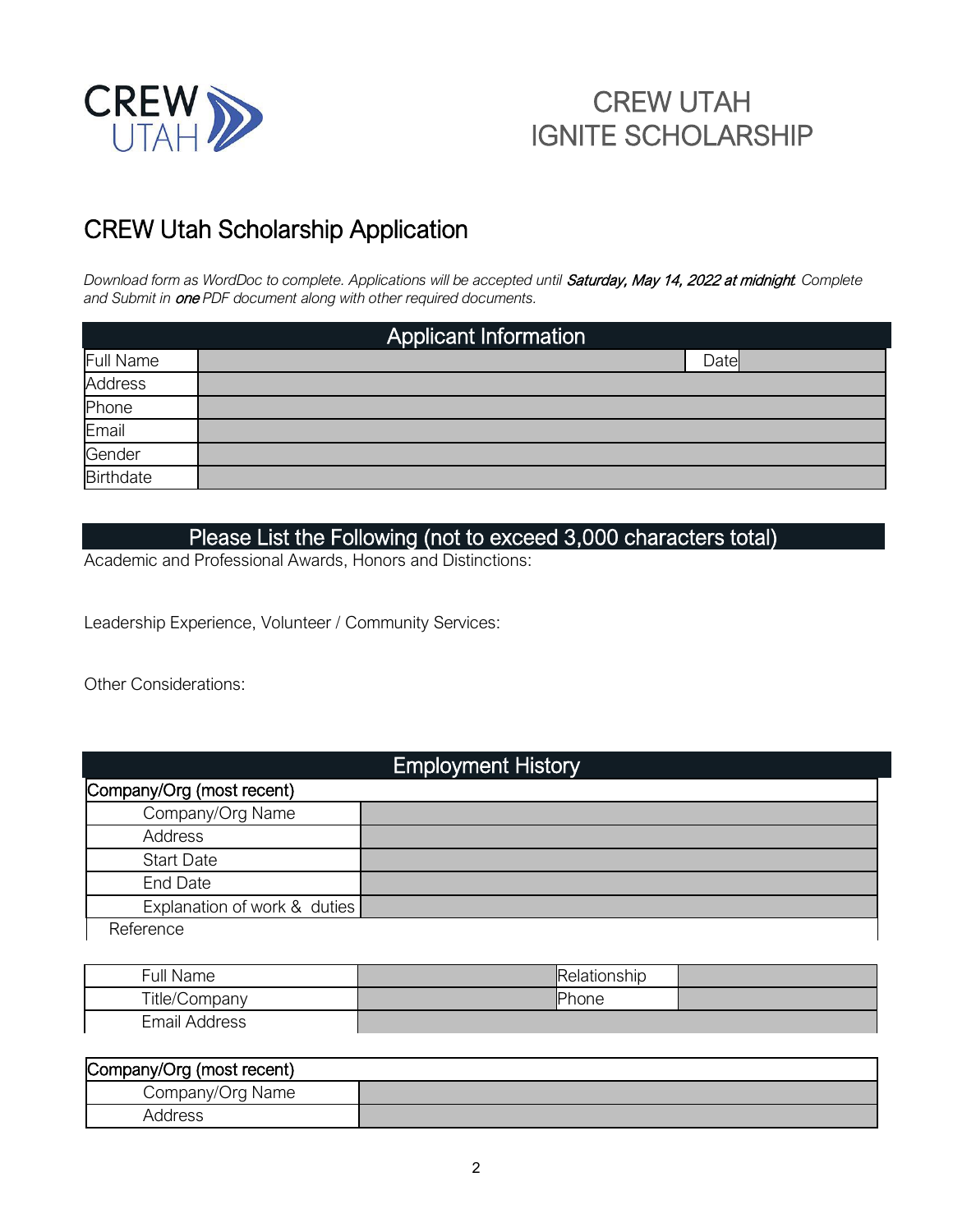| <b>Start Date</b>            |  |
|------------------------------|--|
| End Date                     |  |
| Explanation of work & duties |  |
| Reference                    |  |

Full Name Relationship Title/Company Phone Email Address

### Personal Statement (not to exceed 6,000 characters total)

How have you demonstrated dedication to being a member of CREW Utah and how do you plan to stay involved with and further the organization?

Outline your career objectives:

What program have you selected to pursue and complete? Why? *(See attached list for suggested courses)*

Why is the skill or competency provided by this training a barrier for your growth and how you will utilize this experience to "break the glass ceiling"?

What inspires you?

What do you think leadership and women's leadership in commercial real estate looks like?

How do you plan to give back to the community?

How did you hear about the CREW Utah Ignite Local scholarship program?

What is the cost of your selected course and will this scholarship help you financially? If so, please explain.

Do you have tuition reimbursement available from your employer?  $□$  Yes  $□$  No If yes, have you applied for this program?  $\Box$  Yes  $\Box$  No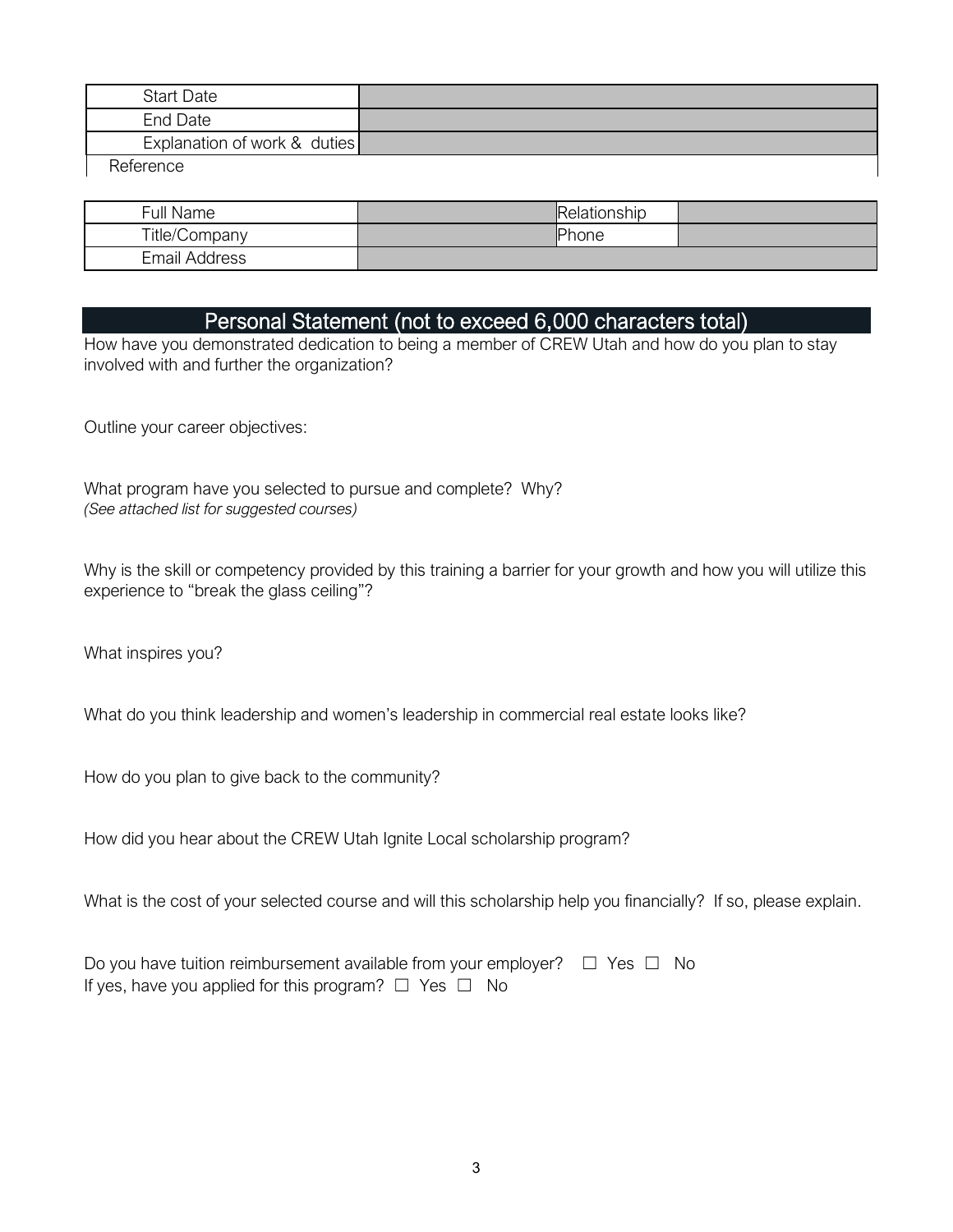### Disclaimer and Signature

*I certify that my answers are true and complete to the best of my knowledge.* 

Signature: Date: Date: Date: Date: Date: Date: Date: Date: Date: Date: Date: Date: Date: Date: Date: Date: Date: Date: Date: Date: Date: Date: Date: Date: Date: Date: Date: Date: Date: Date: Date: Date: Date: Date: Date: D